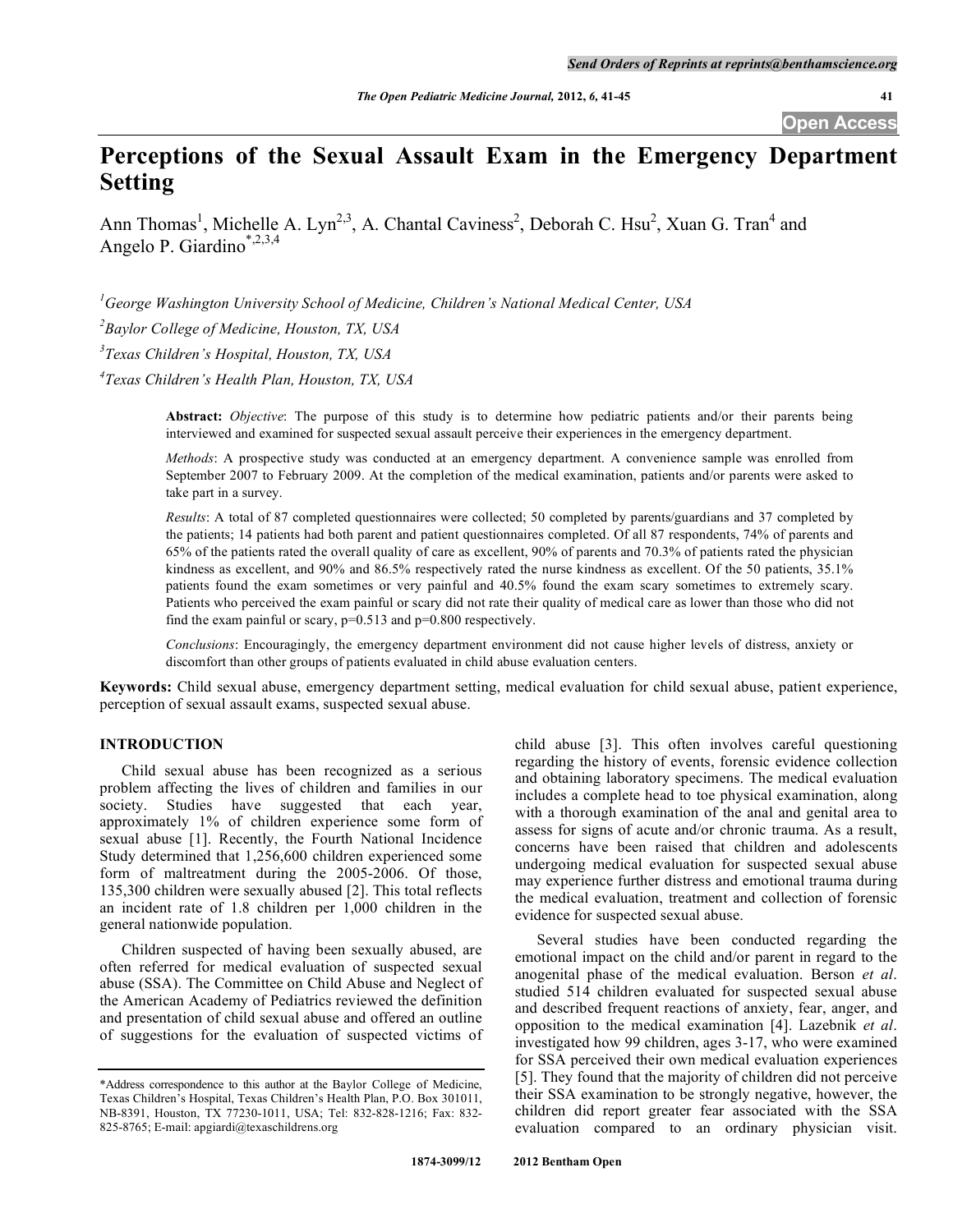Additionally, fear and pain associated with the SSA examination contributed to the prediction of intensity of fear about a hypothetical second SSA evaluation. Allard-Dansereau *et al*. examined the perceptions of parents of those subjects who presented to an outpatient clinical setting [6]. The sample population consisted of 50 children and their mothers who were referred for evaluation of SSA. Maternal perceptions of their child's reactions to the medical evaluation were assessed with a questionnaire adapted from Lazebnik *et al*. This study also found mothers to report that their children were more fearful of the SSA visit compared to that of an ordinary medical visit.

 Gully *et al*. developed the Genital Examination Distress Scale (GEDS) to quantify distress during the anogenital phase of the examination [7]. Their findings concluded that children being examined for suspected sexual abuse had greater total and subscale scores for emotional distress during the anogenital phase than the general physical part of the examination. Additionally, greater total and subscale scores for the GEDS correlated positively with physical findings consistent with sexual abuse.

 All the previous studies mentioned have consisted entirely of children seen by appointment as opposed to urgent visits. Many of the environments are designed to be familiar and comfortable for children. Several are staffed with child abuse specialists. One might expect that children in an emergency department setting might have a different experience in terms of levels of emotional distress, anxiety and pain. Therefore, we undertook this study to determine how pediatric patients and/or their parents being interviewed and examined for suspected sexual assault perceive their experiences in the emergency department (ED) independent of the severity of the assault.

## **METHODS**

 A prospective study was conducted at Texas Children's Hospital (TCH) ED, a tertiary care children's hospital located in Houston, Texas with over 85,000 ED visits/year and approximately 650 visits/year for suspected sexual assault. Approximately half of the children and adolescents evaluated for suspected sexual abuse in the TCH ED have a forensic evidence kit completed. A convenience sample of patients was enrolled from September 2007 to February 2009. The study was approved by Baylor College of Medicine institutional review board (IRB).

### **Materials**

 The survey instrument was adapted using items from 1) a questionnaire developed by Lazebnik *et al*. [5] and 2) a validated instrument used by TCH to evaluate hospital-wide patient satisfaction. (See **APPENDIX**) Content and construct validity were achieved through a multi-step process including review by an expert panel, consisting of pediatric emergency medicine and child abuse specialists, and a focus group. Through this process, the survey instrument was revised to result in the final version used in the study. Surveys were developed in English at a 6th grade reading level and translated into Spanish. In order to decrease the patients' distress, patients' demographic information and details of the alleged assault were abstracted from their medical records.

### **Sample**

 The study populations were children and/or their parent(s) who were presented at the TCH ED with suspected sexual assault less than 96 hours. Patients and parents had to be English or Spanish speaking. For patients who were 12 years old or younger, their parent(s) were recruited for the survey. For patients who are older than12 year of age, they were given the opportunity to participate in the study by completing their own survey. Additionally, the parents of these patients were also given and opportunity to complete their own survey also. Patients were excluded from the study if the suspected sexual abuse was more than 96 hours, spoke a language other than English or Spanish, or had a history of an underlying psychiatric illness.

 \* Of note, in Texas, law enforcement requires the forensic evidence kit is completed on sexual assault investigation up to 96 hours for suspected contact.

## **Procedures**

 At the completion of the standard of care, the following steps were taken to recruit the study population:

- 1. For patients who are 12 years of age or younger, the patients' parents were recruited for the patient survey,
- 2. For patients who were 12 years of age or older, both patients and parent(s) were recruited for the survey.

 The physician or nurse from the patient care team conducted the recruitment for the survey. Once the patient and/or their parent(s) agreed to participate in the study, a written informed consent was obtained. Finally, the patient or parent was asked to fill out the survey. The completed survey is then collected by the physician or nurse and placed in a sealed box. Using the patient's medical record number and a data recording sheet the demographics and description of the assault were then documented. In order to decrease the patients' distress, information about assault including the demographic information (age, gender, race), and details of the alleged assault (time between most recent assault and examination, relationship of perpetrator to patient, frequency of victimization, and history of penetration). All patientrelated identifying variables were removed from the study.

## **Data Analysis**

 Data analysis was performed with SPSS 17 (SPSS Inc., Chicago, Ill.) Descriptive statistics (means and frequency) were calculated for the demographic and clinical features of study participants. Using Chi-Square Tests, the perception of overall medical care was statistically compared between patients who did and did not find the exam to be painful or scary. Survey responses for parents/guardians in the study were compared to TCH parental satisfaction survey responses over the study time period. Only parental/guardian responses could be compared because TCH measures parental/guardian satisfaction as part of its on-going qualityimprovement activities. For these comparisons, 95% confidence intervals were estimated for study parent/guardian question responses: responses were considered to be similar if the TCH parental satisfaction survey response fell within the study parent/guardian survey response 95% confidence interval.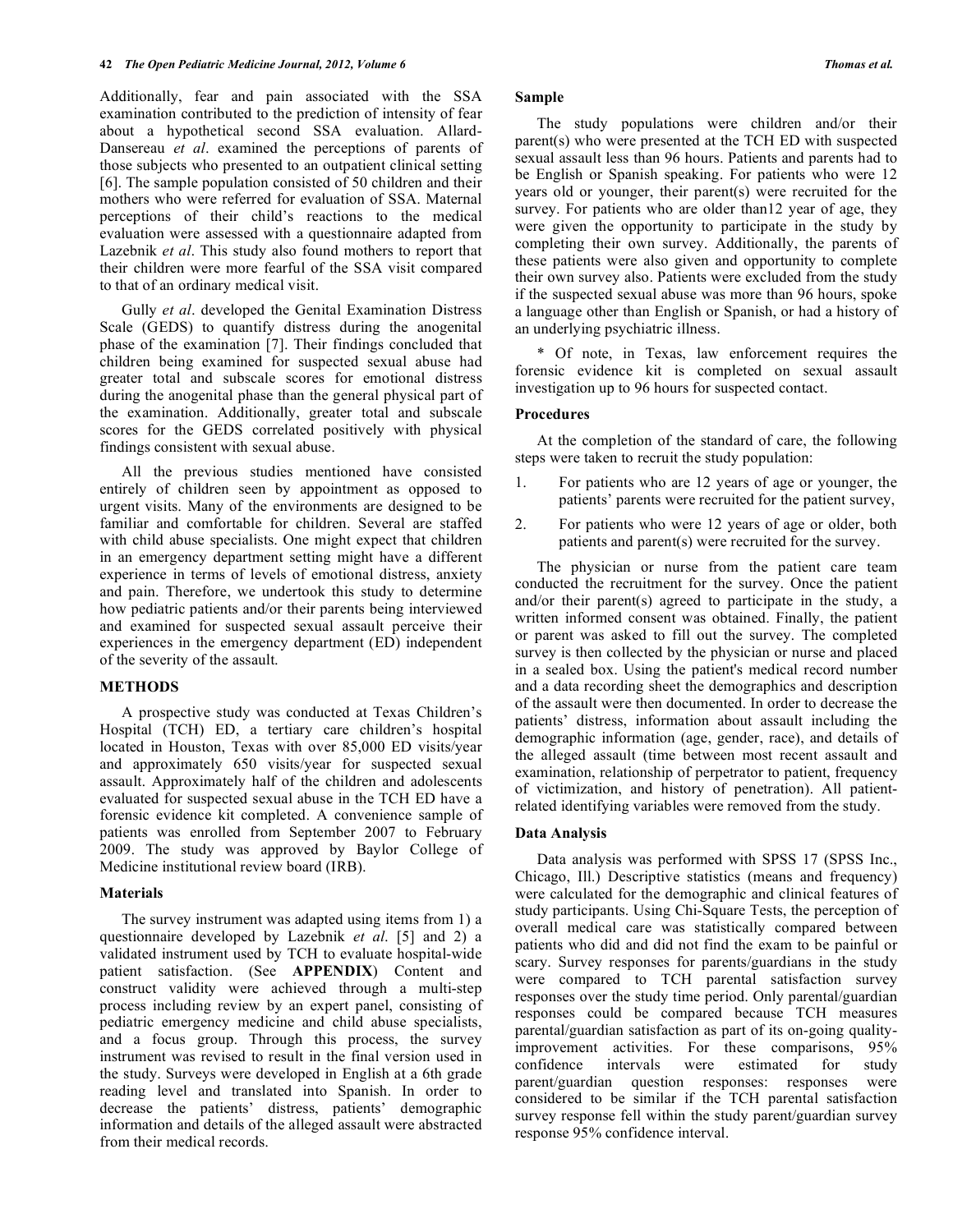### **RESULTS**

 A total of 73 SSA patients who evaluated in the ED agreed to participate in the study. Of the 73 patients who participated in the study, 50 parents completed the quality surveys and 37 patients completed the quality surveys for a total of 87 completed survey (See **APPENDIX**). Of the 73 patients, 55 had a full forensic evidence collection kit completed. Patient characteristics and demographics abstracted from patient medical records are described on Table **1**. The demographic showed that 28.8% were less than 6 years of age, 30.1% were aged 6-13, and 30% were over 13 years of age, 79.5% were female, and 20.5% were male. 61.6% knew the perpetrator, and 60.3% were evaluated within 48 hours of the assault (see Table **1**).

 Using the subset of 14 completed surveys that had both a parent and a child questionnaires completed, we assessed if there was any difference between patients and parents responses in the overall quality of care, physician kindness and nurse using Wilcoxon Signed-Rank Test. All responses from three questions are not statistically significantly different between patients and parents.

 Additionally, of the 50 parent surveys completed, 35.1% of the parents found that the exam sometimes or very painful and 40.5% found the exam scary sometimes to extremely scary. Of the 37 patients surveyed, those who perceived the exam painful or scary did not rate their quality of medical care as lower than those who did not find the exam painful or scary,  $p=0.513$  and  $p=0.800$  respectively.

 Finally, SSA parents/guardians survey responses were compared to the general TCH emergency department (ED) parental satisfaction survey responses over the study time period. Based on this comparison, the assessment of overall medical quality was similar for both groups while the assessment of explanations and nursing care was different between groups. Of the 50 parents in our study, 90% (95% CI 78.2%-96.7%) rated nursing care as excellent compared to 58.9% of the general ED parental surveyed and 86% (95%CI 73.3%-94.2%) rated explanations of tests and the exam as excellent compared to 54.2% respectively of parents of all children seen in the ED (Fig. **1**).

# **DISCUSSION**

 Examination of the genitalia of sexually abused children can be a stressful experience. Previous studies have shown that many patients experience fear or anxiety associated with the medical examination of the sexual assault evaluation. Findings of this study suggest that patients and parents perceive their overall experience in the ED setting as positive. Our study found that 81% of the children found their ED visit to be a better experience than their routine medical visits. Even when the exam was perceived as scary or painful, patient satisfaction with care remained high. Our study also found that 98% of our patients found their nursing care, which consisted of a dedicated SANE team, to be excellent to very good in the emergency department. A recent study by Bechtel *et al*. revealed that patients who had been sexually assaulted received more sexually transmitted diseases testing, pregnancy prophylaxis, and referrals to a rape crisis center when a SANE nurse was present [8]. Not

#### **Table 1. Patient Characteristics and Demographics**

| Characteristic            |    | All Patients (N=73) |
|---------------------------|----|---------------------|
|                           | n  | Percentage (%)      |
| Age                       |    |                     |
| 0-5 Years                 | 21 | 28.8                |
| 6-13 Years                | 22 | 30.1                |
| $>$ 13 Years              | 30 | 41.1                |
| Gender                    |    |                     |
| Male                      | 15 | 20.5                |
| Female                    | 58 | 79.5                |
| Race/Ethnicity            |    |                     |
| African-American          | 14 | 19.2                |
| Hispanic                  | 36 | 49.3                |
| Caucasian                 | 12 | 16.4                |
| Other                     | 3  | 4.1                 |
| Missing                   | 8  | 11                  |
| <b>Time Since Assault</b> |    |                     |
| $<$ 24 Hours              | 27 | 37                  |
| 24 - 48 Hours             | 17 | 23.3                |
| 48 - 72 Hours             | 7  | 9.6                 |
| $>$ 72 Hours              | 3  | 4.1                 |
| Unknown                   | 19 | 26                  |
| Perpetrator               |    |                     |
| Relative                  | 20 | 27.4                |
| Friend/Boyfriend          | 25 | 34.2                |
| Stranger                  | 17 | 23.3                |
| Unknown                   | 3  | 4.1                 |
| <b>Assault Frequency</b>  |    |                     |
| 1                         | 25 | 34.2                |
| $2 - 5$                   | 5  | 6.8                 |
| >5                        | 1  | 1.4                 |
| Unknown                   | 42 | 57.5                |
| <b>Penile Penetration</b> |    |                     |
| No                        | 42 | 57.5                |
| Yes                       | 31 | 42.5                |
| <b>Other Penetration</b>  |    |                     |
| No                        | 51 | 69.9                |
| Yes                       | 22 | $30.1\,$            |

only does this emphasize the need for specially trained medical personnel but may also provide improved patient care compared to emergency or outpatient settings who do not have SANE programs.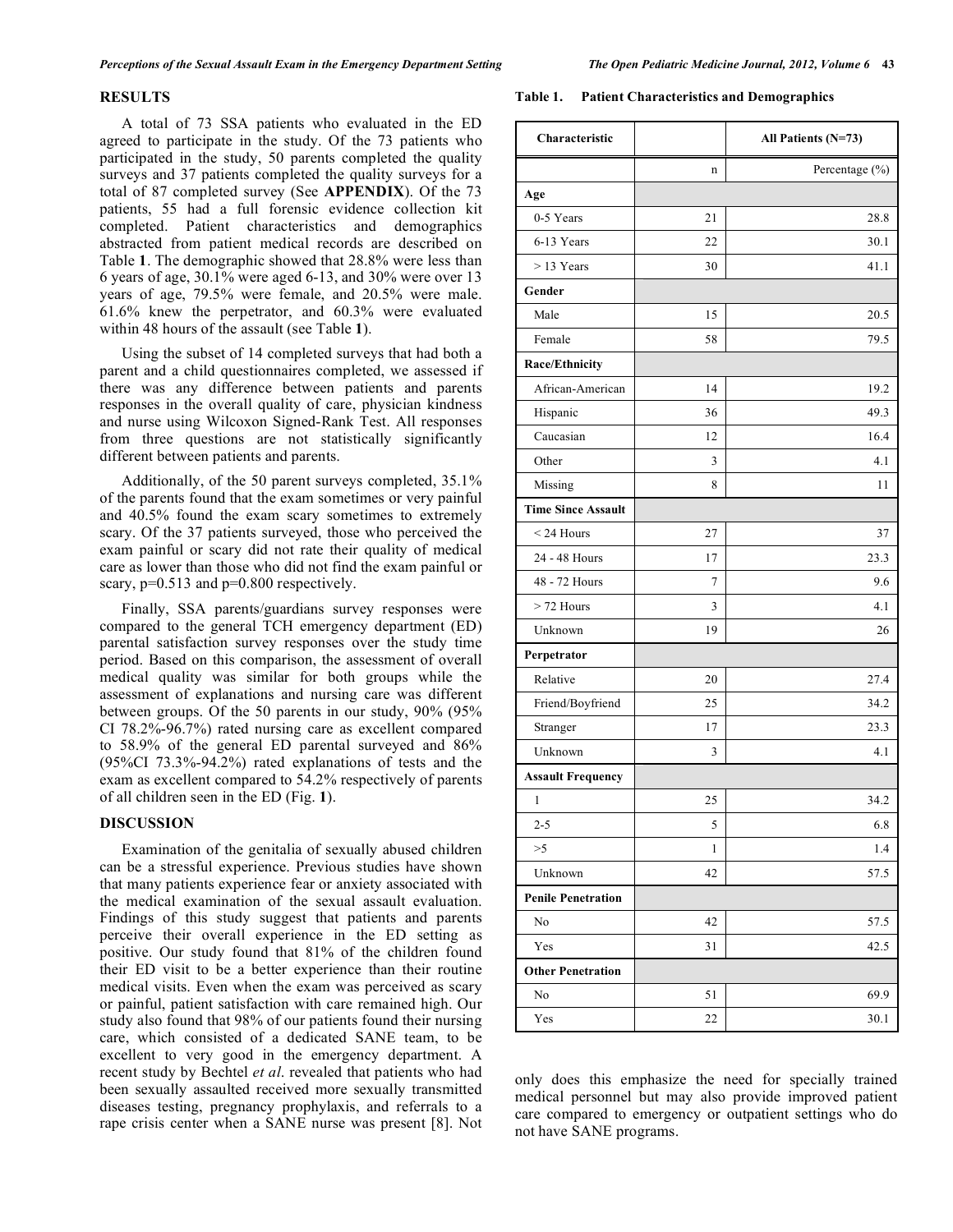

**Fig. (1).** Comparison of Parental Survey: All ED patient vs. Alleged Sexual Assualt (ASA) patients.

 Although these findings are reassuring, this study had several limitations. The survey instrument used was not a previously validated and could have been an imprecise measuring tool. However, since there are few previous studies evaluating patients in the ED, the results found in this study are encouraging. Similarly, our survey answers were compared to survey answers given to parents who visit the emergency department from a validated instrument used by TCH to report patient satisfaction levels. In comparison, those answers again demonstrated that parents of SSA patients versus parents of all ED patients rated their overall care as excellent 74% *vs* 60.2% respectively. Also, the physician or nurse from the patient care team who were collecting these data was not independent from the statff giving the examination, which may impact the results. Finally, the sample may not be a respresentive of the overall population since there is a lack of data on how many children/parents were approched and recruited for the study.

 The ED at TCH during this study period saw approximately 650 patients per year for suspected sexual assault and questionnaires were collected for only 73 patients, the majority of which were English speaking. Due to the high volume of patients seen in the ED, many patients were not asked to participate in the study and if a Spanish translator was not available, many of the Spanish speaking patients were not given the opportunity to participate. Due to this, findings may not be representative of all patients undergoing evaluation for sexual assault in the ED. However, of the 73 patients approached, 55 had a forensic evidence collection kit completed. Annually, the TCH ED performs approximately 310 kits. Since the majority of our patients had evidence collection kits performed, it represents a reasonable sampling of that population and may be more representative of patients who present to the ED and need more invasive testing performed. All children who undergo forensic evidence collection also had colposcopy with digital camera performed. Previous studies have also demonstrated children who underwent video colposcopy exhibited less distress and anxiety during the genital examination. Mears reported that 78% of her patients found that the medical examination with colposcopy "was helpful," a "good idea" and helped them "feel better." [9]

 Edinburgh *et al*. found that adolescents evaluated at the designated outpatient Child Advocacy Center's received more thorough health assessment, were more likely to have documented genital injuries, and were more likely to be treated or tested for sexually transmitted illnesses than those who received care in community settings, including emergency departments [10]. Furthermore, those adolescents received more referrals for counseling than those teens evaluated in community settings. Although Edinburgh's study included all community settings, future studies comparing emergency departments to outpatient child advocacy centers may be warranted to compare patient and parent perceptions and determine the best setting for sexual assault examinations. Encouragingly, at least for this sample of patients, the ED environment did not cause higher levels of distress, anxiety or discomfort than other groups of patients evaluated in child abuse evaluation centers.

### **CONFLICT OF INTEREST**

 The authors confirm that this article content has no conflicts of interest.

### **ACKNOWLEGEMENTS**

 Special acknowledgement to the sexual assault nurse examiner (SANE) team at Texas Children's Hospital.

# **APPENDIX**

**Patient's Gender Male Female Date of Birth:** / /

**1. Which of the following are you?** 

- **Patient**
- **Parent**
- **Guardian**
- **Other**

**2. Please rate the overall quality of the medical care your child received during their visit:** 

- **Excellent**
- **Very Good**
- **Good**
- **Fair**
- **Poor**

**3. Please rate the kindness and gentleness of the physician:** 

- **Excellent**
- **Very nice**
- **Nice**
- **Fair**
- **Poor**

# **4. Please rate the kindness and gentleness of the nurse:**

- **Excellent**
- **Very nice**
- **Nice**
- **Fair**
- **Poor**